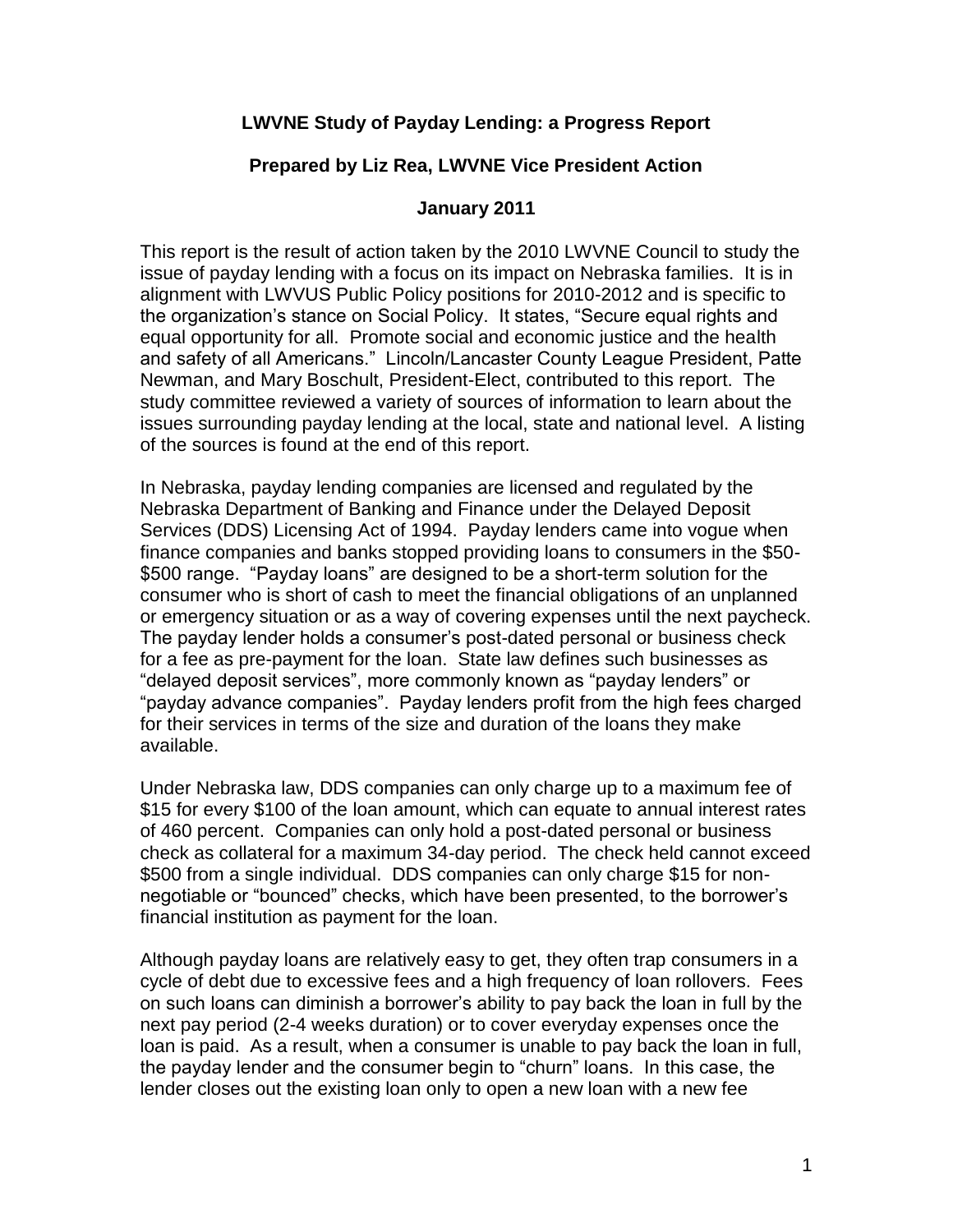attached. Nationally, 76% of loan volume at payday lenders is the result of "loan churning" that costs borrowers \$3.5 billion in fees annually. Nationwide, payday loan consumers average nine loans per year. The "churning" practice drains local economies of millions of dollars each year. Nationally, only 2% of payday borrowers can afford to pay off their loan the first time and walk away without getting another loan that year. A recent study of payday lending in the Omaha metro area revealed that only 15% of respondents indicated their payday loans were repaid with the original postdated check.

In 2009, Nebraska had 218 payday lending stores throughout the state. The average payday loan size was \$350, and the fee per \$100 of loan was \$15. The average number of payday loans per store was 3,643 on an annual basis. The annual percentage rate of interest on two-week \$100 loans was 460%. The maximum loan amount was \$500.

Also in 2009, Senator Amanda McGill, LD 26, introduced LB 431 to make necessary changes to strengthen Nebraska's current Delayed Deposit Services statute. Unfortunately, the bill did not make it out of the Banking, Commerce and Insurance Committee for debate on the Unicameral floor. On December  $30<sup>th</sup>$ , I visited by phone with Rachel Boyer, Senator McGill's legislative aide, and learned that the senator plans to introduce another bill similar to LB 431 in the 2011 legislative session. It will contain a provision that would create a database of information regarding payday borrowers that will prohibit payday lenders from making loans available to consumers who already have a payday loan. The bill is the result of efforts of the Payday Lending Working Group, a coalition of organizations whose representatives have met over the past several months to tackle the issues created by payday lending. Once we know more about what the proposed bill contains, I believe we ought to seriously consider whether we can support it and advocate for its passage.

In conclusion, our review of information regarding payday lending and the problems it creates has been revealing. The cycle of debt that all too many payday borrowers get trapped in keeps families in Nebraska and across the country from having a stable and secure income to meet their everyday expenses and fully participate in their community and our economy. The League of Women Voters of Nebraska places a high priority on economic justice. In that light, it is important that we do everything we can to make it a reality for all Nebraskans.